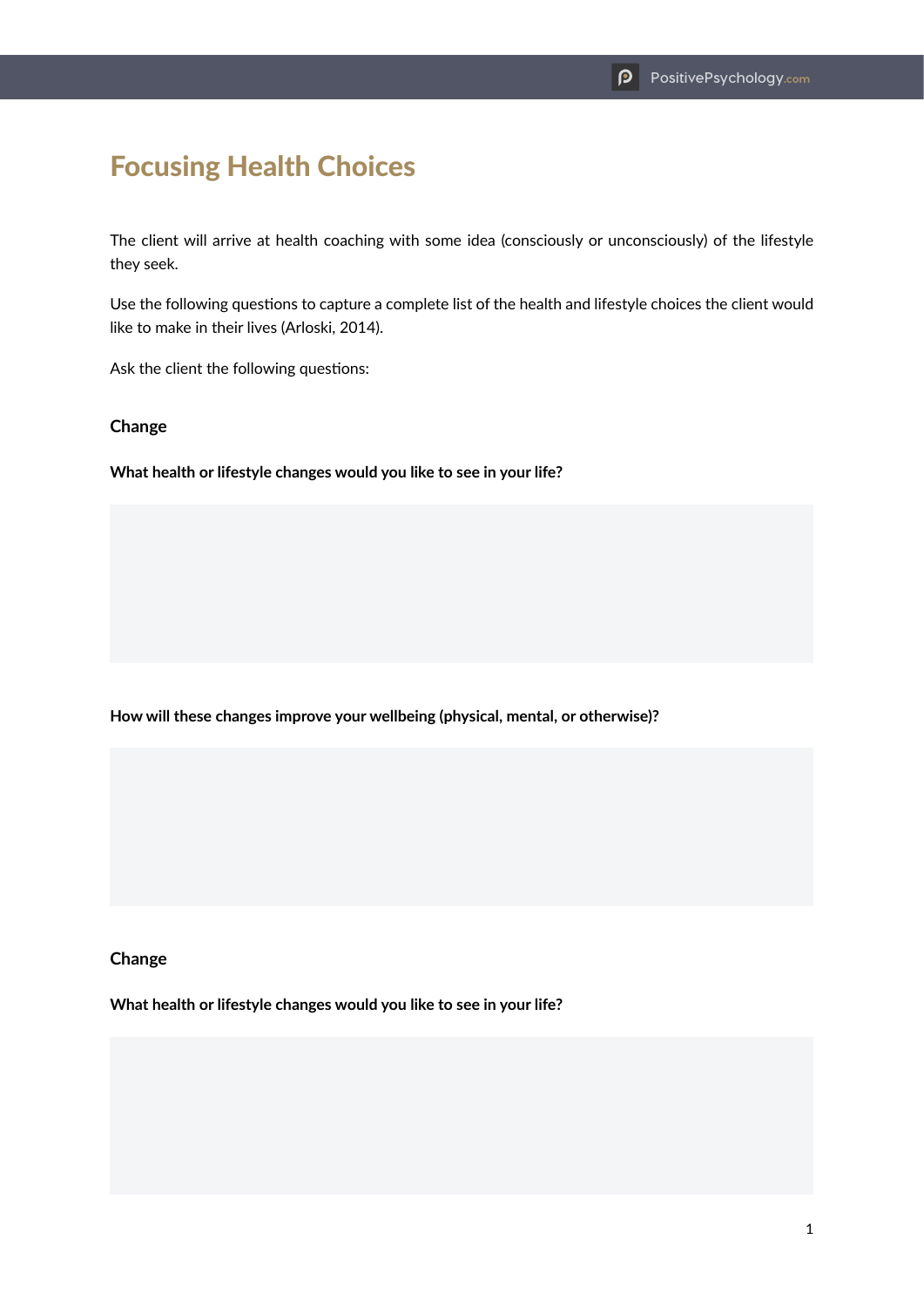**How will these changes improve your wellbeing (physical, mental, or otherwise)?**

# **Change**

**What health or lifestyle changes would you like to see in your life?**

**How will these changes improve your wellbeing (physical, mental, or otherwise)?**

**Change**

**What health or lifestyle changes would you like to see in your life?**